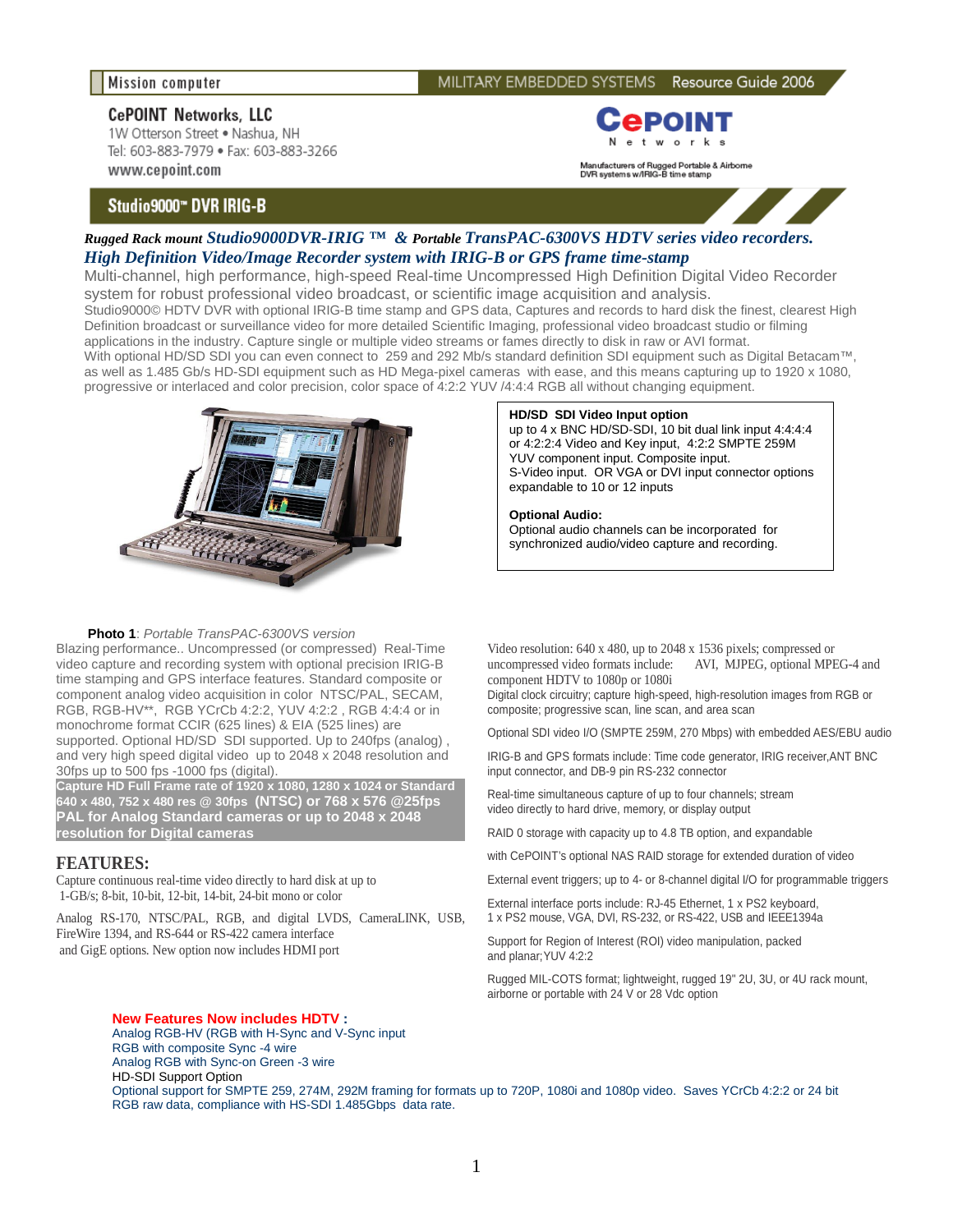Studio9000DVR-IRIG has more features and options available than any other Scientific high performance professional Image acquisition and video capture/recording system available.

## **\*\*RGB-HV (RGB with H-Sync and V-Sync input/output, or Sync- on- Green) and computer screen capture Unlimited multi-cam editing and re-editing of captured video without de-gradation or frame loss. Capture**

**continuous Real-Time video directly to system Hard disk or memory** High speed image capture and recording direct to system Hard drive. Acquire images from 8-bit,

10-bit, 12-bit, 14-bit and 24-bit digital cameras. Pixel clock up to 120MHz.

## **Continuous or Single Frame Captures & Recording:**

Captures continuous real-time video directly to system hard disk or memory; compact, rugged 2RU, 3RU,, 4RU or 5U MIL-COTS format; capture and stream directly to disk at up to 1 GB/s. Capture directly to system hard drive from different video formats and sources supported by Studio9000 DVR. Monochrome or color at 8 bits, 10 bits, 12 bits,14 bits, and more, including area scan, progressive scan, and line scan. Optional interface features include analogue BNC, Digital LVDS, CameraLINK, USB, 1394a & b FireWire cameras, VGA and DVI input ports. & GigE.

**Multiple optional Interfaces** includes selection from: Digital cameras or Analog BNC, RS-170, CCIR, PAL,NTSC , RGBHV (Sync-on Green), Digital, RS-422, RS-644 (LVDS), CameraLink® , USB camera interface option or Firewire 1394 and GigE, Computer video LVDS digital interface, DVI & DB-15 and HDMI ports Capture images at different resolutions @ rates up to 1000fps ( Please ask for compatible cameras)

Capture and stream direct to disk at up to 1GB/s or more.

## **CAPTURE MULTIPLE VIDEO FORMAT**

Capture direct to system Hard drive from different video formats and sources supported by studio9000 HDTV DVR.Monochrome or color;8-bits, 10-bits, 12-bits,16-bits up to 24-bits and more, including area scan, progressive scan and line scan.

\*\* OPTIONS: RGB-HV Interface Features subject to change. Please inquire from our engineering sales.

## **APPLICATIONS:**

- Airborne Video Recording
- Object Tracking &Time reference measurement or Radar
- Broadcast Tape Deck Replacement
- Time Lapse Recorder
- Missile Range Testing
- NLE / Linear Edit Source/Recorder
- Endless Video Program Looping
- Security Recorder/Player
- Medical Recorder/Player
- Bullet Explosion Testing
- Industrial Monitoring
- Portable Field Production
- Desktop Video Capture Station
- High Definition Digital Video Archiving
- Military Surveillance Recorder
- Education & Training/Long distance Learning



## **Real-time IRIG time stamp and GPS position data filter**

Studio9000*©* DVR greatly simplifies the process of time referencing object position and timing measurements by integrating real-time video acquisition, and IRIG-B and GPS interface on frame by frame basis.

## **Airborne Video Recording.**

Studio9000*©* DVR is common in military and aerospace industry where it is important for precise time referenced captured images, especially for airborne video

 Its' robust capability in interfacing with various high speed cameras (including infrared cameras), to the inbuilt- frame grabbers allows continuous real-time video recording for durations up to 3 hours and more, depending on number of simultaneous acquisition/recording and image resolutions, expandable to 8 hours with Cepoint's NAS RAID storage units

 Each video frame captured can be non-destructively stamped with IRIG-B time and GPS position data, and other external data feed into it. Live video is displayed in real-time from sources while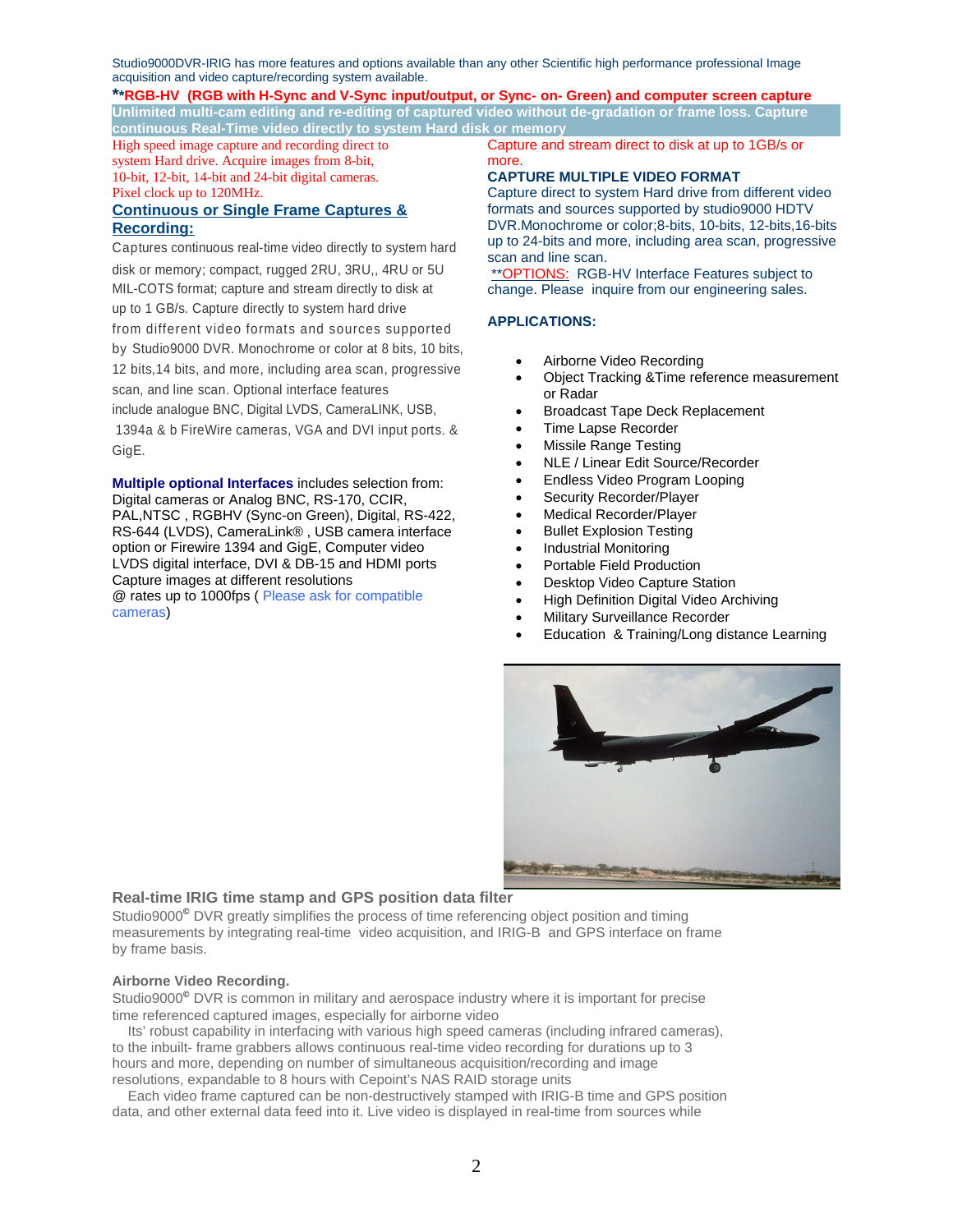directly recording to system memory or internal SCSI Hard drives so as to provide constant verification of what is been recorded.

The GPS and IRIG information or data can be viewed alongside each video frame.

## **Archive or Transfer to Tape Back-up or Archive to DVD**

Studio9000*©* DVR lets you easily transfer you video from the remove able SCSI or SATA hard drive or via embedded Gigabit NIC to external RAID Storage or tape back-up devices for future retrieval.

New Optional RGB-HV (H-Sync, V-Sync I/O with sync on green) Functions: Optional addition of RGB-HV (H-Sync, V-Sync input/output features) to Studio9000DVR-IRIG enables the unit with this option to acquire images and video stream from both standard and non-standard video inputs of up to 200MHz from RGB-HV source. Input resolution up to 2 Mega pixels total area for double buffered acquisition mode. With RGBHV providing H-Sync and V-sync Input/Output, standard VGA video mode can be captured via active RGB loop through 15-Pin D-Shell VGA connector or DVI-5BNC connector adapter cable. These features are also excellent for Radar video applications.

**GPS and IRIG-B time stamp**

OPTIONAL: 17" TFT LCD Display or 8.5" inbuilt Studio9000DVR-IRIG-4RU Right Fig(b): 5U Rugged & Hardened unit w/8.4" TFT LCD Display and keypad control panel

# **IRIG or GPS Time-stamp**

Studio9000™ DVR (Digital Video Recorder) with IRIG-B time stamp option provides real-time interactive Uncompressed (or compressed) real-time video recording to system memory or hard disk.

The digital recording process utilizes Modulated IRIG-B time format, with modulation ratio of 3:1.(IRIG versions only).Each video frame data is non-destructively time stamped with IRIG-B time code and other optional external data like GPS data. The systems real-time simultaneous capturing and playing enables constant monitoring and verification of recording operations and activities.

This ensures faultless real-time image processing and analysis.



**Photo 3**: Studio9000DVR-IRIG 19" Rack mount version

## **ADVANTAGES:**

- Supports area scan and line scan cameras
- Records to system memory or a hard disk subsystem
- Supports uncompressed or

#### compressed video storage

- supported digital camera types: Camera Link, Firewire (IEEE-1394), LVDS, RS-422 & USB
- supported analog camera types: standard and progressive scan analog formats
- live video display on host during recording
- supported pixel types: monochrome 8 to 14 bits, RGB 8:8:8, RGB 5:5:5, RGB 5:6:5, YUV 4:2:2 , YUV 4:2:0
- image decoding for multi-tap formats, Bayer color formats, and custom formats via plug-in conversion modules
- comprehensive controls for record/playback timing, and record/playback stopping conditions
- electronic or keyboard activated triggered acquisition with optional pre-trigger circular buffer
- interactive event marking during recording and playback
- automated recording, playback, and image processing from Python scripts
- playback as frames or as waterfall (for line scan)
- image display at full-screen or in a window with zoom  $in/$ out
- thumbnail image display mode
- interactive Output Look Up Tables controls with multiple tables and real-time LUT switching
- image file import and export for AVI, WMV, DPX,TIFF, BMP, JPEG, raw binary, ASCII text file formats
- specialized controls for accessing the unique features of each supported frame grabber
- simultaneous record/playback of additional data streams, e.g. Date/Time, GPS, IRIG-B, data acquisition. card, sound cards...
- interactive image processing on captured image sequences with extensive library of image processing and analysis operations
- real-time image processing using embedded powerful host CPU
- compatible with industry standard cameras from many manufacturers
- Removable hard disk or storage modules for data transport or security
- Network Ethernet Ports and USB ports for data transfer
- supports Microsoft® Windows NT® 4.0, Windows® 2000, Windows® XP Pro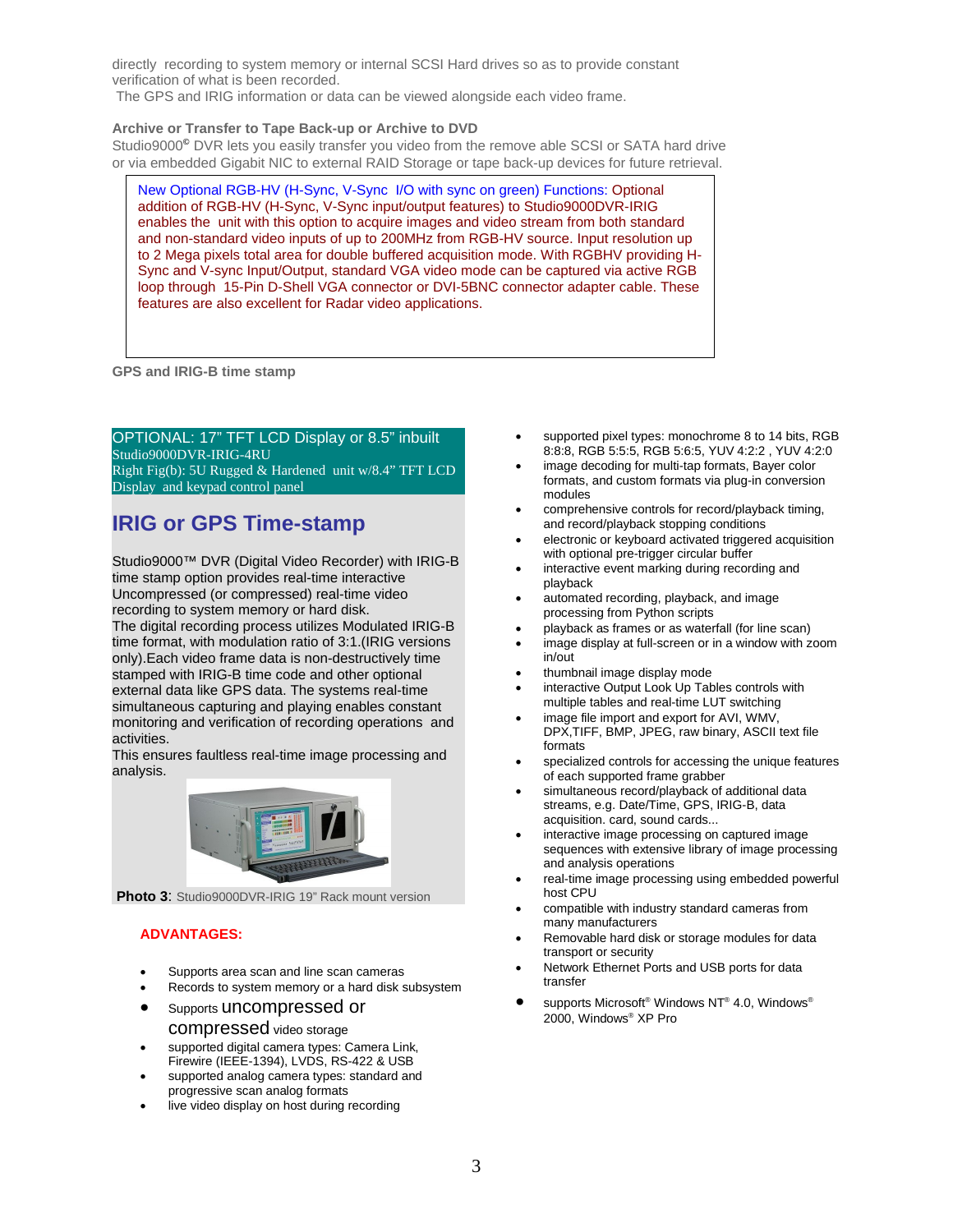## **OTHER FEATURES** (depends on configuration)

• Fully integrated hardware/software solution

• Full integration with optional IRIG B time stamp or GPS data record

• Real time simultaneous playback of 4 or more video streams & multiple graphics streams

• Embedded dedicated ultra-320 SCSI interface for fast data transfer rate

• Compressed and uncompressed recording and playback

• Mix compressed and uncompressed clips in the same project

- Flexible analog video I/O: composite, component & Y/C
- Balanced & unbalanced stereo analog audio I/O
- Direct support for DV I/O through

IEEE-1394 interface

- Accepts optional HD/SD and analog or digital audio I/O
- Full frame 1920 x 1080, 1280 x 1024, or 720 x 486
- (NTSC) or 720 x 576 (PAL) resolution
- Dedicated preview channel video output
- Adjustable genlock timing referenced to video input
- Real time 6-channel hardware audio mixing
- Real time parametric audio EQ

• Direct timeline support for DirectShow-compatible audio plug-ins

- Real time 2D and 3D DVE, including picture-in-picture, perspective, warp and rotation
- Real time rolls and crawls

• Real time variable speed changes and reverse playback

**Controls:** Power on/off and system reset **Indicators:** Power and HDD & alarm/ relay LED's **System Clock:** Synchronized with optional SMPTE, EBU And IRIG-B or GPS (Option)Time Code for accuracy **Time stamp/Time tag**: IRIG-B (Option) **Time Code format**: IRIG A, IRIG B, NASA 36 (Modulated) (Option) **Time Code translator/generator:** Datum compatible

**IRIG/GPS Data**: (see IRIG/GPS spec) **Fields/Frame rate**: 240fps or more (per 4 cameras) **Relay:** 4 Opto-isolated input/4 reed relay output lines **CAMERA INPUT:** 4 x BNC channel connectors or more **OR** / LVDS /USB/Firewire1394a /GigE **or** RGBHV (H-sync, Vsync input/output) / VGA & DVI options **Fields/Frames:** 60/30fps (NTSC) up to 1000fps (digital)

per camera/ 50/25fps (PAL) per camera or up to 1000fps (Digital)

**Video Resolution:** 640 x 480 up to 2048 x 2048 **CAMERA: Remote** PTZ Camera control capability **Storage Hard Drive : Min 1.5TB of RAID 0 or 5 video** storage. Ext. Firewire 1394 port optional SCSI port. for RAID or Tape back-up interface for unlimited video storage. /500GB x 1 SATA HDD for TransPAC version **I/O Ports:** 1 x RJ-45 Ethernet, 1 x RS-232, 1x 422/485

1 x PS2 Kybd, 1x Mouse, 1x Parallel port **Vibration (operating):** 5 ~ 17 Hz, 0.1" double amp. 17 ~ 500 Hz, 1.5G acceleration

**Shock (operating):** 15G @ 15 ~ 20ms / 35G @ 15-20ms (non-operating)

**EMC/Safety:** Meets FCC/VDE Class A, UL/TUV/CB **Temperature: Operating** 0°C~ 60°C

Non-Operating temp: -20°C to 70°C

**Humidity:** 5%~95% non-condensing

- Customizable, key frameable real time 2D transitions (12-bit ultra-smooth anti-aliased
- wipes with colored and soft-edge borders)
- Customizable, key frameable real time 3D transitions with sub-pixel movement for

• Fully key frameable real time proc amp controls and color correction

## **• Capture RADAR screen Capture RADAR screen**

• Capture VGA or DVI sources with alphabet with alphabet with alphabet with alphabet with alphabet with alphabet with  $\sim$ Capture X-Ray Medical equipment Video Add Audio to video /AES audio conforming to SMPTE-<br>
2701 is even and also the ODI issued Audio wave be  $\frac{272M}{N}$  is supported on the SDT input. Additionally be<br>synchronous or asynchronous with respect to both the **Report the System Strategies of advisormenced** with respect to be in the • Stand-alone logging tool for generating batch capture I/O, balanced AES/EBU (EIAJ CP-340, XLR),  $\sqcup$ 272M is supported on the SDI input. Audio may be  $\mathbf{u}$  unbalanced ABS/EBU (SMPTE-267M, BNC) and

#### **Hardware SYSTEM SPECIFICATIONS: (General System Specifications) 2/4/5RU ver.**

**Material: Rugged** Heavy-duty cold-rolled steel. Inside: zinc-plated with bright chromate. Outside: texture-coated. Rugged MIL COTS chassis.

**Dimension:(Rackmount:**19"(W) x 25"(D) x 3.5"(H)/ 19"W x 21.5"D x 7" H (4U version) or 19" x 5U x 22"D (varies/model). **Portable version:** 17"W x 11"H x 9""D **Cooling:** 2 x 120mm ball-bearing fans **Power Supply:** 350W (INPUT: 110V AC **OR** -28V DC) **Processor:** Intel Graphic processors.

# **IRIG-B and GPS Spec:**

# **Real Time Clock**

Bus Request Resolution 100 nanoseconds Latency Zero Major Time Format Binary or BCD Minor Time Format Binary

## **Time Code Translator**

Time Code Formats IRIG A, IRIG B\*, NASA 36 (Modulated or DCLS) Time Accuracy <5 µS (modulated)  $<$ 1 µS (DCLS) Modulation Ratio 3:1 to 6:1 Input Amplitude 500 mV to 5V P-P Input Impedance >10K., AC coupled \* See IEEE 1344 Compliance below

## **Time Code Generator**

Time Code Format IRIG B\* Modulation Ratio` 3:1 Output Amplitude 4 V P-P (fixed) into 50 DC Level Shift TTL/CMOS \* See IEEE 1344 Compliance below

#### **IEEE 1344 Compliance**

The translator processes the 27 control function bits of IRIG B time code as set forth in IEEE 1344. The 27 control function bits provided by the input IRIG B time code are output in the generated IRIG B time code one time frame after received. If the input IEEE 1344 bits are not present in the input IRIG B time code, the last two digits of year are placed in bits 1-9 of the control function field of the generated IRIG B time code.

## **Timing Functions**

Heartbeat Clock (TTL, 50.) Programmable Periodic,